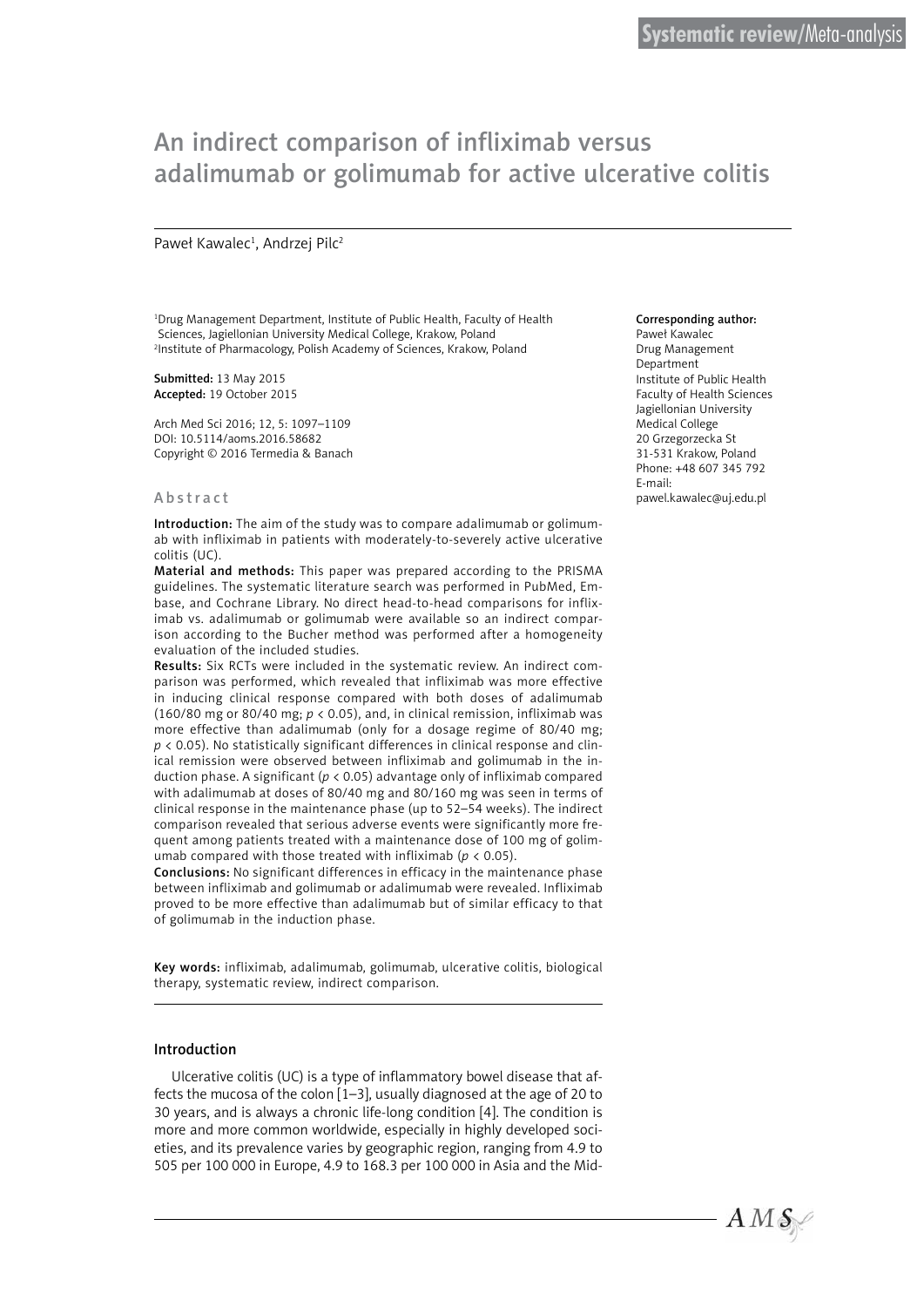dle East, and 37.5 to 248.6 per 100 000 in North America [3, 4]. The fact that the highest incidence and prevalence of UC are in the populations of Europe and North America is considered to be linked to genetic factors, environment, and lifestyle, particularly to a diet high in fat and sugar, alcohol, medication use, stress, and high socioeconomic status [1, 3, 5–12]. The goal of therapy in UC is to induce and maintain remission, improve quality of life, and prevent colectomy [13–15].

Conventional therapy of ulcerative colitis includes corticosteroids and immunosuppressives (e.g. azathioprine, methotrexate); in the case of lack of such therapy, biologic treatment should be introduced; moreover, in some patients there is no clinical improvement after pharmacotherapy, so surgery (colectomy) has to be performed. Immunosuppressives have limited efficacy due to inadequate control of the disease, especially in patients with more advanced disease, and this is often associated with the risk of intolerance or resistance to concurrent treatment [3, 13]. Because of that and the increasing prevalence of UC [5], identification of an alternative and more effective treatment is crucial to increase the number of available therapeutic options and to improve clinical outcomes [3]. In a number of patients a biologic therapy is used with tumor necrosis factor (TNF) antagonists; among them infliximab is the most commonly used; other potentially useful monoclonal antibodies for UC include adalimumab and golimumab [3]. Infliximab, adalimumab and golimumab have been approved for the treatment of UC by the U.S. Food and Drug Administration (FDA) and the European Medicines Agency (EMA) [16, 17]; infliximab was the first biologic agent authorized in the therapy of UC; currently it is very often used for this indication, usually in the first stage of biologic therapy; adalimumab and golimumab are newer alternatives; the most recent, golimumab, was introduced in the European Union for this indication in 2013. Infliximab, adalimumab, and golimumab are antagonists of the TNF. All of them bind soluble and transmembrane TNF, neutralizing TNF activity and inhibiting binding to TNF receptors. In addition, infliximab and adalimumab are responsible for the induction of activated T cells and macrophage apoptosis; adalimumab also lyses TNF-expressing cells by complement-dependent cytotoxicity [3, 18–20].

Therefore, the aim of this systematic review was to evaluate the clinical efficacy and safety of newer biologic drugs (adalimumab and golimumab) in comparison with infliximab in patients with moderately-to-severely active UC. Owing to the lack of evidence from head-to-head studies comparing different biologics, an indirect method may provide useful information about their relative efficacy. Therefore, we applied a valid, adjusted indirect comparison assessment according to the Bucher method, being one of the most suitable approaches for indirect treatment comparisons of randomized controlled trials (RCTs). This method is based on the assumption that indirect evidence is consistent with the direct comparison. It is also based on a meta-analysis but compares the value of treatment effects in RCTs of the interventions in comparison with placebo or a control group. Supposing that treatments A and C are compared in one RCT, and treatments B and C are compared in another RCT, then the indirect comparison of A and B is adjusted according to the results of their direct comparisons with a common intervention (comparator) – C [21, 22]. In our previous study, we analyzed the efficacy and safety of biologic drugs in comparison with placebo for the treatment of active UC [3]. Currently, we would like to perform further research to investigate the difference between biologics with the best method available – an indirect comparison.

# Material and methods

## Search strategy and study selection

As described in detail previously [3] the systematic review was conducted and reported according to the methods and recommendations from the Preferred Reporting Items for Systematic Reviews and Meta-Analysis (PRISMA) Statement [23] and the Cochrane Handbook [24]. The systematic literature review was conducted using the main electronic databases, Medline via PubMed, Embase, and the Cochrane Central Register of Controlled Trials, until 27 November 2014. The key words ulcerative colitis (population) and infliximab or adalimumab or golimumab (intervention) were used to find relevant citations. Only English, French, and German publications were included. The search strategy was presented with the QUOROM diagram (Figure 1). Two reviewers independently conducted the search and selection of studies on the basis of the previously established inclusion criteria. The decision for inclusion was made by consensus to reach the final decision. The Clinical Trials Register ([www.clinicaltrials.gov](http://www.clinicaltrials.gov)) was searched for unpublished or ongoing trials.

Compared datasets included data only from randomized, double-blind, placebo-controlled, and parallel trials of phase II/III studies. Results from nonrandomized or uncontrolled open-label studies were not incorporated into the dataset [25]. The population of interest comprised adults with moderately-to-severely active UC (confirmed by biopsy and defined as a Mayo score ranging from 6 to 12 points with an endoscopy subscore of at least 2) despite concurrent treatment with stable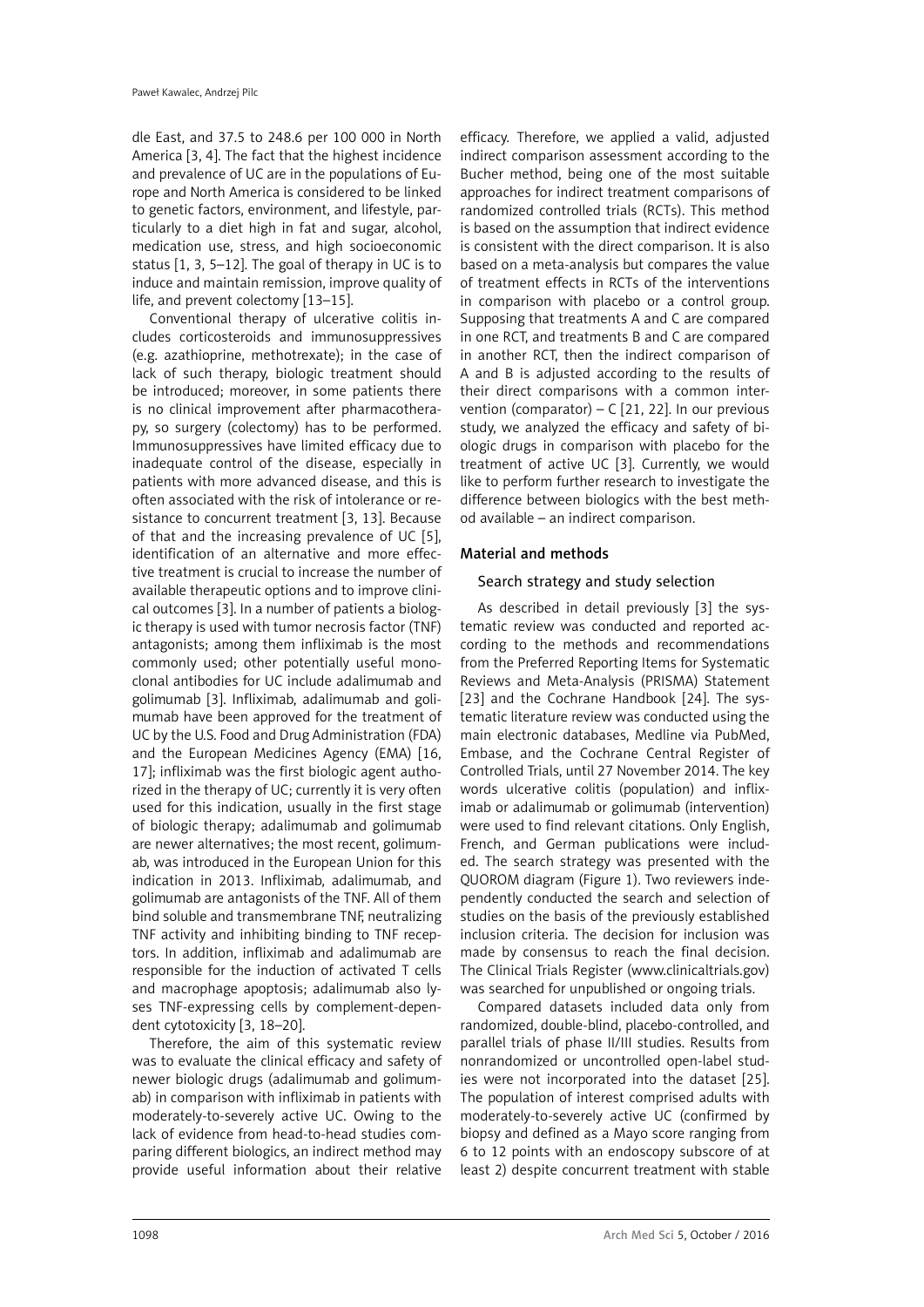

Figure 1. Study flow diagram showing the results of the search and process of screening and selecting studies for inclusion in the indirect comparison

doses of oral corticosteroids or immunomodulators (such as azathioprine or 6-mercaptopurine), or both. Patients concurrently treated with oral corticosteroids or immunomodulators were receiving a stable dose prior to baseline. Concurrent therapy was not required for patients who failed to respond to or could not tolerate previous corticosteroid or immunomodulator treatment, as assessed by the investigator. Patients who received infliximab, adalimumab, golimumab, or any other anti-TNF therapy in the past were not eligible. The key exclusion criteria included a history of colectomy or planned bowel surgery, ongoing infections (in particular confirmed tuberculosis), or use of any investigational agent within 30 days or five half-lives prior to baseline.

Results from the included studies were analyzed separately for the induction phase (data extracted at 6 to 8 weeks) and maintenance phase (data extracted at 52 to 54 weeks of treatment).

Studies with efficacy or safety assessments made after 54 weeks of treatment were excluded from the analysis [26, 27]. Furthermore, studies with different definitions of clinical response and clinical remission were not included [25, 27–30]. Conference abstracts were excluded owing to the lack of appropriate data and detailed information regarding methodology and obtained results.

## Data extraction and quality assessment

All data were extracted by P.K. and then checked by A.P. The extracted data contained patients' characteristics, study design, drug dos-

es, duration of treatment, outcome measures/ definition of endpoints, proportion of participants achieving particular predefined endpoints, and the number of any adverse events and serious adverse events during treatment. Data included in the indirect comparison were extracted from trial groups that adhered to the dose regimens approved by the EMA. Trials with unapproved dose regimens were excluded from the analysis. The exception was an adalimumab dose of 80/40 mg, which was not consistent with the dose regimens approved by the EMA, but was also included in the data analysis. This was because, according to the reference publication [31], the study protocol had been expanded to include two dose regimens of adalimumab: the first adhered to that approved by the EMA, and the second was ADA80/40, namely, 80 mg at week 0 and 40 mg at weeks 2, 4 and 6. The same doses of adalimumab were also used in another clinical trial [32]. In cases of multi-arm placebo-controlled trials using infliximab and golimumab, relevant data were extracted only for the arms with an approved regimen and the placebo arm. Different doses of the same biologic drug were regarded and presented as separate interventions. The methodological quality of eligible RCTs was assessed using the Jadad scale [33].

## Treatment regimen for biologic drugs

According to the registration status in the European Union, the approved infliximab regimen for the treatment of active UC in adult patients is 5 mg/kg of body mass administered at weeks 0, 2,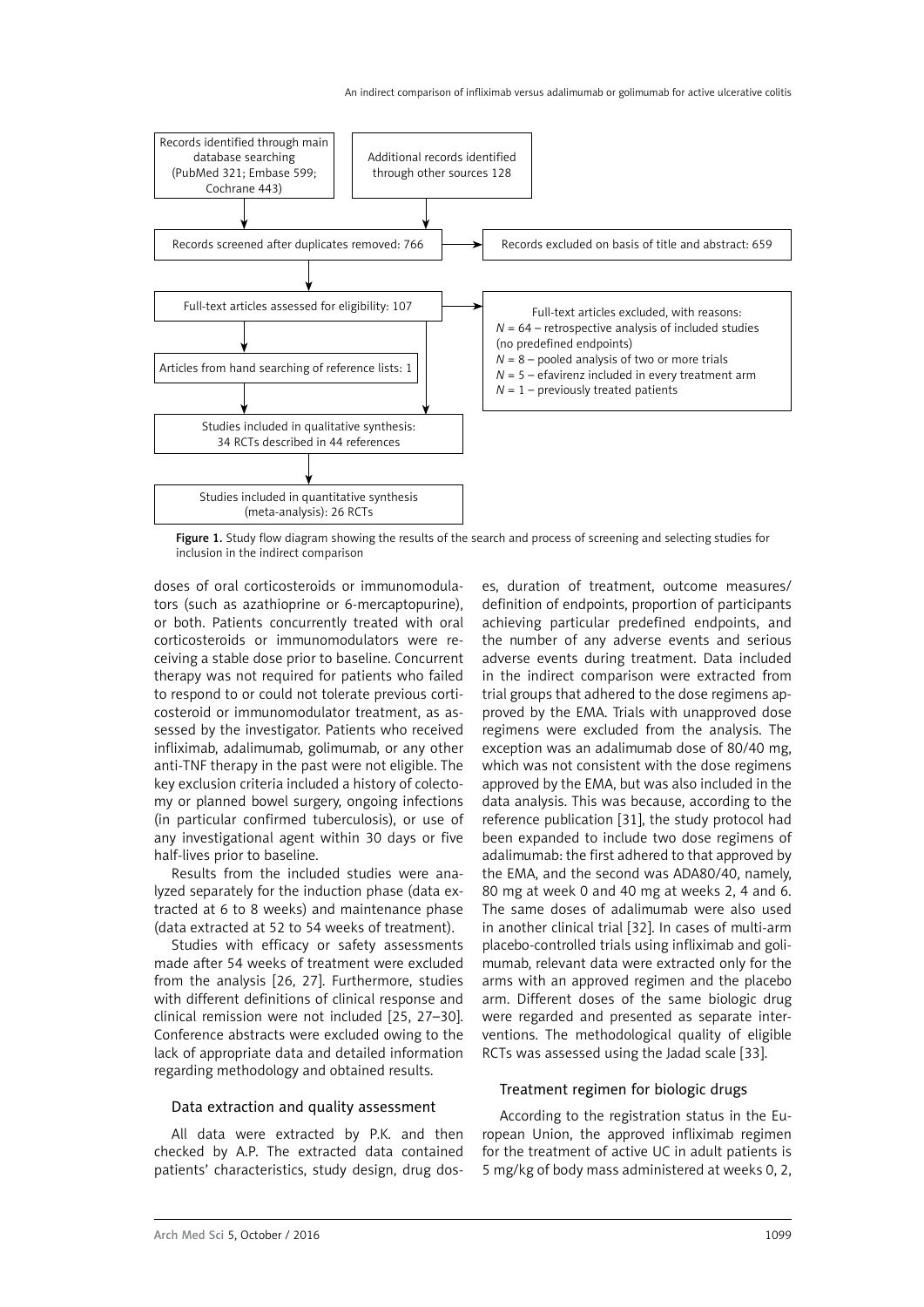and 6, followed by 5 mg/kg every 8 weeks [34]. The approved adalimumab regimen is 160 mg at week 0, followed by 80 mg at week 2, and 40 mg every 2 weeks thereafter (patients who experience a decrease in their response may benefit from an increase in dosing frequency to 40 mg of adalimumab every week) [35]. The approved golimumab regimen is 200 mg and 100 mg at weeks 0 and 2, respectively, followed by 50 mg (or 100 mg for patients weighing over 80 kg) every 4 weeks [36].

## Outcomes

The primary efficacy outcomes were the percentage of patients achieving clinical remission and clinical response after both the induction phase (6–8 weeks) and maintenance phase of drug administration (52–54 weeks). Clinical remission was defined as a Mayo score of 2 or fewer points, with no individual subscore greater than 1 point, while clinical response was defined as a decrease from the baseline value (observed in the preceding induction phase) in the Mayo score by 30% or more and 3 or more points, with either a decrease in the rectal bleeding subscore of 1 or more or a rectal bleeding subscore of 0 or 1 point. The safety analysis of the treatment with TNF- $\alpha$  inhibitors was based on the incidence of any adverse events and serious adverse events occurring during maintenance treatment (up to 52–54 weeks).

## Indirect comparison

Using the extracted data we prepared an adjusted indirect comparison using random- or fixed-effects models depending on the heterogeneity of the analyzed population. The heterogeneity test based on the Cochrane Q statistic estimation was used; when the compared populations were homogeneous (Cochane Q test *p* > 0.1), the inverse variance fixed-effects model was used in a meta-analysis, and when the compared populations were heterogeneous (Cochrane Q test  $p \le 0.1$ ), the DerSimonian and Laird random-effects model was applied. We obtained comparative relative risks with 95% confidence intervals for prespecified outcomes and adverse events.

# Results

# Identified studies

The systematic review revealed six RCT studies that met our inclusion criteria. The results of these six clinical trials were presented in nine publications: one of these RCTs used infliximab vs. placebo [37, 38]; four used adalimumab vs. placebo [31, 32, 39–41]; and two used golimumab vs. placebo [42, 43] in the treatment of UC. Table I summa-

rizes the characteristics of trials included in the adjusted indirect comparison.

All biologic drugs in the included trials were compared with placebo, which was a common comparator in the Bucher method. A heterogeneity analysis of the included studies was also performed and revealed that they did not differ in terms of patients' characteristics or the definition of selected endpoints such as clinical response and clinical remission. The studies were homogeneous enough to be used in the indirect comparison (Table II).

The methodological quality of the included RCTs was evaluated as high (one trial [31] scored four points and the other five trials [32, 37–43] scored three points). All eligible trials were randomized and double-blind. They also provided data on the number of patient withdrawals.

## Efficacy of biologic therapy (clinical response and clinical remission)

Indirect comparisons between different biologic treatments showed that during the induction phase of treatment, infliximab [37, 38] was more effective than adalimumab [31, 32, 39–41] given at both doses, namely, 160/80 mg and 80/40 mg (Table III). However, for the maintenance phase of treatment, no significant differences between infliximab [37, 38] and adalimumab [31, 32, 39–41] were revealed (Figure 2; Table III). Furthermore, we did not observe any significant differences in clinical response between infliximab [37, 38] and golimumab [42, 43] in either the induction or the maintenance phase of drug administration (Figure 2; Table III).

An indirect comparison analysis demonstrated that clinical remission during the induction phase was significantly more often observed among patients treated with infliximab [37, 38] than among those treated with adalimumab [31, 32, 39–41] given at a dose of 80/40 mg (Figure 2, Table III). Differences between infliximab [37, 38] and adalimumab [31, 32, 39–41] at a dose of 160/80 mg or golimumab [42, 43] were not revealed during the induction phase of treatment (Table III). Similarly, the frequency of clinical remission among patients treated with infliximab [37, 38] or adalimumab [31, 32, 39–41] and those treated with infliximab [37, 38] or golimumab [42, 43] at the end of the maintenance phase of treatment did not differ significantly (Figure 2; Table III).

To summarize, our indirect comparison showed that in the maintenance phase of drug administration, all tested biologic drugs presented similar efficacy measured by clinical response and clinical remission rates. Moreover, the study revealed no significant difference between infliximab and golimumab in the induction phase of drug administration.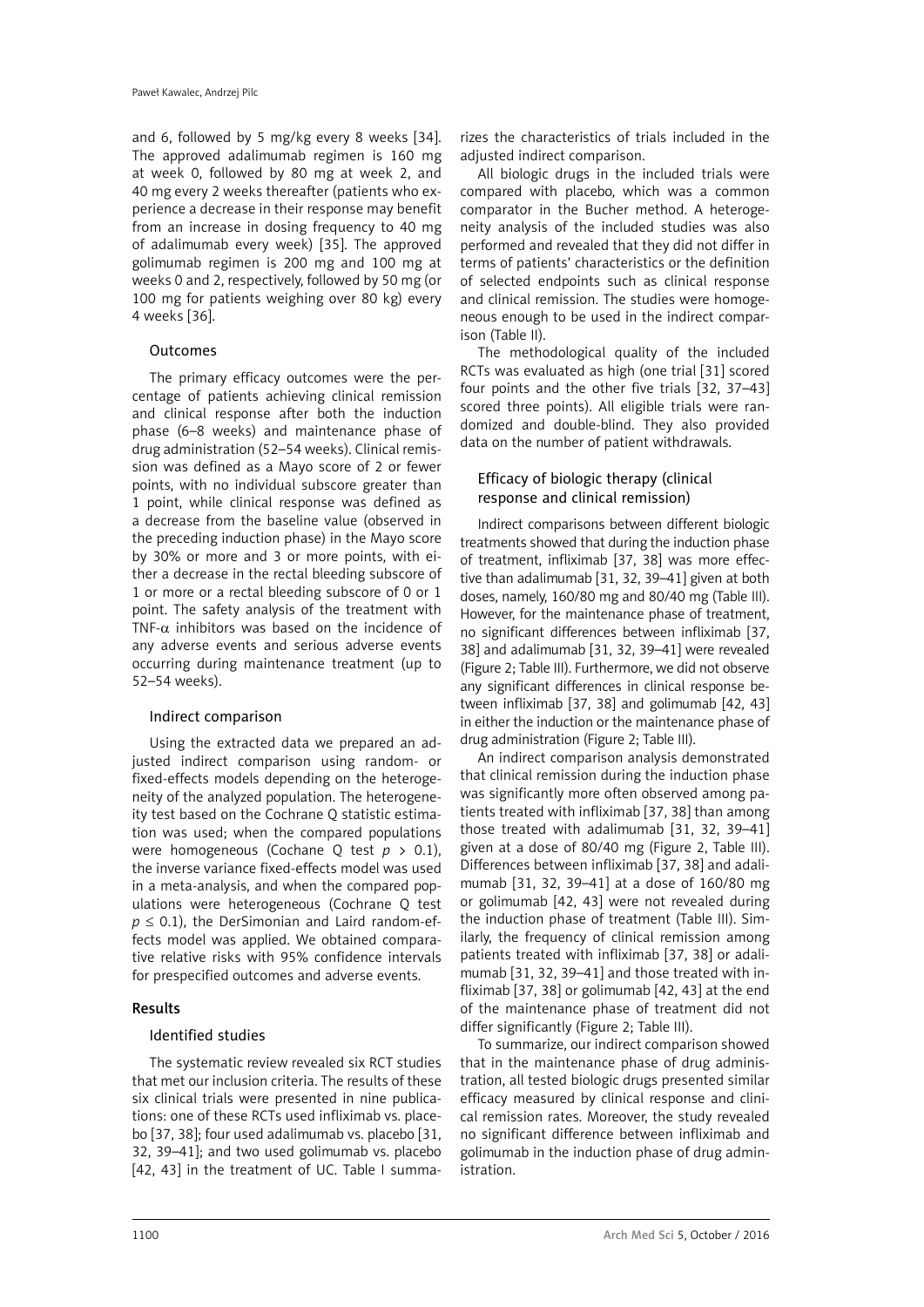| Trial (first author, publication year)<br>[reference] | Treatment arms (only<br>comparisons relevant to this<br>meta-analysis are listed) | Number of<br>patients | Timing of outcome<br>assessment [week] |
|-------------------------------------------------------|-----------------------------------------------------------------------------------|-----------------------|----------------------------------------|
| ACT 1, ACT 2 (Rutgeerts, 2005 [37];                   | IFX 5 mg                                                                          | 242/121               | 8 and 54                               |
| Sandborn, 2009 [38])                                  | Placebo                                                                           | 244/123               |                                        |
| Suzuki, 2014 [32]                                     | ADA 160/80 mg                                                                     | 90                    | 8 and 52                               |
|                                                       | ADA 80/40 mg                                                                      | 87                    |                                        |
|                                                       | Placebo                                                                           | 96                    |                                        |
| ULTRA 2 (Sandborn, 2012 [39];                         | ADA 160/80 mg                                                                     | 248                   | 8 and 52                               |
| Sandborn, 2013 [40];<br>Feagan, 2014 [41])            | Placebo                                                                           | 246                   |                                        |
| ULTRA 1 (Reinisch, 2011 [31];                         | ADA 160/80 mg                                                                     | 130                   | 8                                      |
| Feagan, 2014 [41])                                    | ADA 80/40 mg                                                                      | 130                   |                                        |
|                                                       | Placebo                                                                           | 130                   |                                        |
| PURSUIT-SC (Sandborn, 2014 [42])                      | GOL 200/100 mg                                                                    | 253                   | 6                                      |
|                                                       | Placebo                                                                           | 251                   |                                        |
| PURSUIT-M (Sandborn, 2014 [43])                       | GOL 50 mg                                                                         | 154                   | 52                                     |
|                                                       | GOL 100 mg                                                                        | 154                   |                                        |
|                                                       | Placebo                                                                           | 156                   |                                        |

Table I. Studies included in the indirect comparison of infliximab vs adalimumab or golimumab

*IFX – infliximab, ADA – adalimumab, GOL – golimumab.*

Infliximab seems to have better efficacy than adalimumab (160/80/40 mg) in the induction phase of drug administration only in the case of clinical response, and we did not observe any significant differences in clinical remission between these two drugs.

In addition, due to the fact that the clinical remission of the disease (defined as a total Mayo score of 2 points or lower, with no individual subscore exceeding 1 point) is contained in the definition of clinical response (defined as a decrease from baseline in the total Mayo score of at least 3 points and at least 30%, with an accompanying decrease in the subscore for rectal bleeding of at least 1 point or an absolute subscore for rectal bleeding of 0 or 1), we decided to carry out an indirect comparison of the analyzed substances in the field of clinical response without clinical remission.

The indirect comparison showed no significant difference in clinical response between infliximab [37, 38] or adalimumab [31, 32, 39-41] and infliximab [37, 38] or golimumab [42] during the induction phase (6–8 weeks) (Figure 3; Table IV). Also, an indirect comparison of clinical response in the maintenance phase (up to 52–54 weeks) between infliximab [37, 38] or adalimumab [31, 32, 39–41] and infliximab [37, 38] or golimumab [42] showed no significant differences, except for a significant advantage of infliximab at a dose of 5 mg [37, 38]

over adalimumab at doses of 80 mg/40 mg [31, 32] and 80/160 mg [31, 32, 39–41] (Figure 3; Table IV).

## Safety of biologic therapy

We analyzed the incidence of any adverse events and serious adverse events occurring only during maintenance treatment (up to 52–54 weeks) for all biologics because in publications describing studies of infliximab [37, 38], no data on adverse events in the induction phase of treatment were available. Moreover, the safety profile assessment in the maintenance phase, that is, after a longer period of drug administration, is more reliable and makes it possible to identify any, including rare or unexpected, adverse events of therapy and provides more accurate safety data than in a short follow-up.

Data used in the case of the safety profile assessment of adalimumab have been presented in three publications [32, 39–41]; however, because of insufficient data for indirect comparison, some additional information was provided by the ClinicalTrials.gov database [44].

The indirect comparison showed that there is no difference in the frequency of overall adverse events among patients treated with infliximab [37, 38] in comparison with those treated with adalimumab [32, 39–41] or golimumab [43] (Figure 4; Table V). In the case of patients treated with a maintenance golimumab dose of 100 mg [43],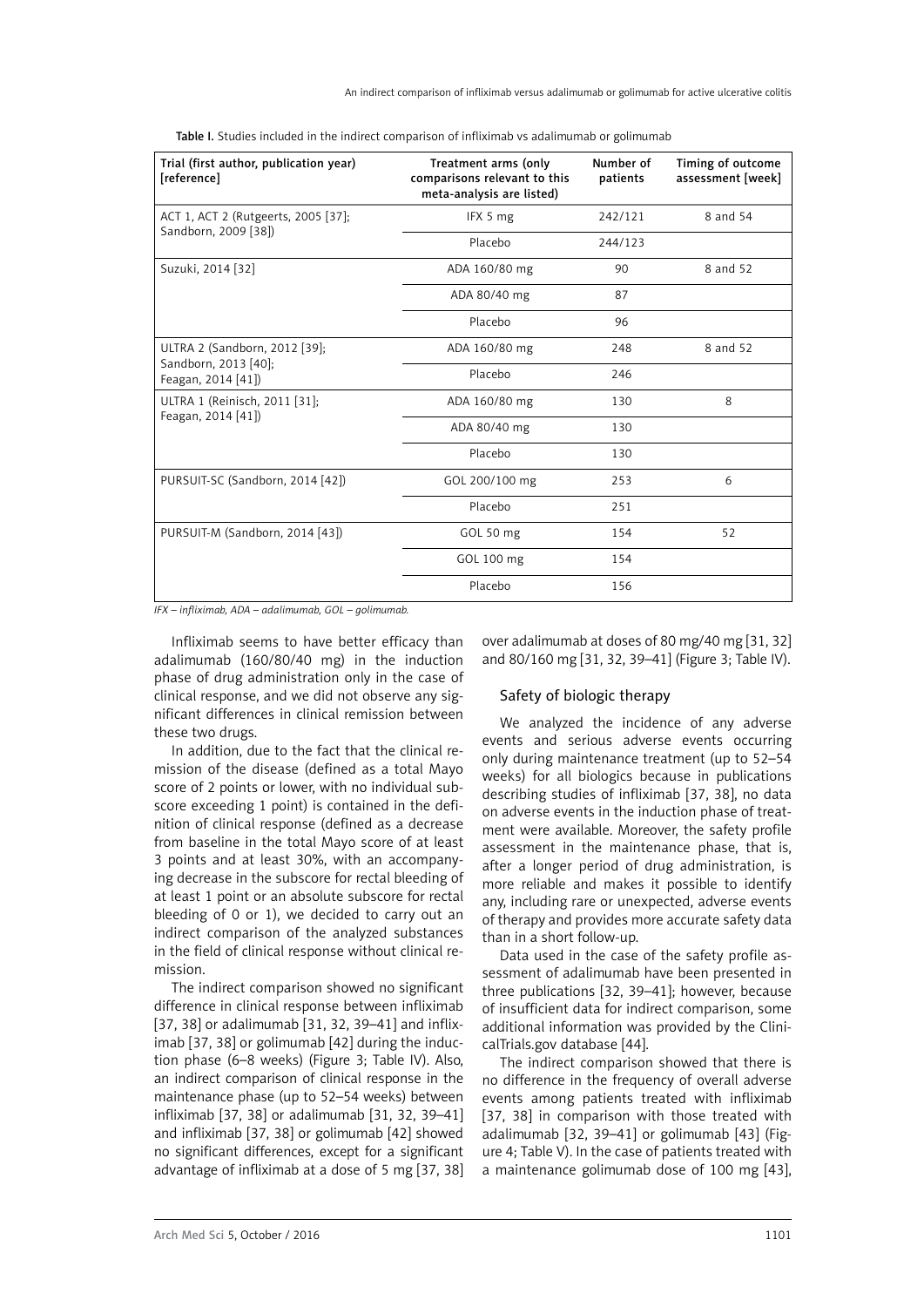| Variable                                                | Infliximab                                                          |                   |                           |                   |               | Adalimumab                                                                            |                                           |                                |                                                              |                 |                                           |                 | Golimumab     |                                     |             |
|---------------------------------------------------------|---------------------------------------------------------------------|-------------------|---------------------------|-------------------|---------------|---------------------------------------------------------------------------------------|-------------------------------------------|--------------------------------|--------------------------------------------------------------|-----------------|-------------------------------------------|-----------------|---------------|-------------------------------------|-------------|
|                                                         | 2005; Sandborn et al.<br>(Rutgeerts et al.<br>ACT 1, ACT 2<br>2009) |                   |                           | Suzuki et al. 201 | 4             | (Sandborn et al. 2012;<br>Sandborn et al. 2013;<br>Feagan 2014)<br>ULTRA <sub>2</sub> |                                           |                                | (Reinisch et al. 2011;<br>Feagan 2014)<br>ULTRA <sub>1</sub> |                 | (Sandborn et al. 2014)<br>PURSUIT-SC      |                 |               | (Sandborn et al. 2014)<br>PURSUIT-M |             |
|                                                         | IFX 5 mg                                                            | 군                 | 160/80 mg 80/40 mg<br>ADA | ADA               | ᇎ             | 160/80 mg<br>ADA                                                                      | 군                                         | 160/80 mg 80/40 mg<br>ADA      | ADA                                                          | 군               | 200/100 mg<br>ತ                           | 군               | 50 mg<br>g    | 100 mg<br>GOL                       | 군           |
| Male gender,<br>n (%)                                   | 154 (63.6)                                                          | 143 (58.6)        | 61(67.8)                  | 50 (57.5)         | 70 (72.9)     | $142(57.3)$ 152 (61.8)                                                                |                                           | 83 (63.8)                      | 78 (60.0)                                                    | 82 (63.1)       | 180 (54.4)                                | 175 (529)       | 89 (57.8)     | 77 (50.0)                           | 75 (48.1)   |
| SD<br>$+1$<br>Age, mean                                 | $41.5 \pm 13.7$                                                     | $40.3 + 13.6$     | $42.5 + 14.6$             | $44.4 \pm 15.0$   | 41.3 ±13.6    | ±12.5<br>39.6                                                                         | $41.3 \pm 13.2$                           | $41.5 + 16.5$                  | 43.2 ±16.5                                                   | $41.0 \pm 15.6$ | $40.0 \pm 13.5$                           | $39.0 \pm 13.0$ | $39.1 + 13.1$ | $41.4 \pm 13.8$                     | 40.2 ±14.0  |
| mean $\pm$ SD<br>of disease,<br>Duration                | $6.3 \pm 5.4$                                                       | $6.4 \pm 6.3$     | $7.8 \pm 7.1$             | $8.3 \pm 7.7$     | $7.8 \pm 6.6$ | $8.1 \pm 7.1$                                                                         | $8.5 \pm 7.4$                             | $11.7 \pm 9.9$ 13.4 $\pm 11.4$ |                                                              | $11.3 + 9.8$    | $6.4 \pm 6.2$                             | $6.0 + 6.6$     | $7.2 \pm 7.0$ | $6.8 + 6.9$                         | $6.9 + 7.0$ |
| Mayo score,<br>mean $\pm$ SD                            | $8.4 \pm 1.6$                                                       | ±1.6<br>LN<br>∞   | $8.6 \pm 1.4$             | ±1.4<br>8.5       | $8.5 \pm 1.6$ | ±1.5<br>8.9                                                                           | ±1.8<br>8.9                               | $8.8 \pm 1.6$                  | $9.0 \pm 1.6$                                                | ±1.6<br>8.7     | ±1.5<br>8.6                               | ±1.5<br>8.3     | $8.5 \pm 1.3$ | ±1.4<br>$\overline{8}.1$            | ±1.4<br>8.3 |
| level, median<br>protein (CRP)<br>C-reactive<br>[mg/d1] | 0.80                                                                | 0.70              | 0.22                      | 0.31              | 0.34          | 0.41                                                                                  | 0.42                                      | 0.33                           | 0.64                                                         | 0.32            | 0.49                                      | 0.45            | 0.34          | 0.45                                | 0.32        |
| Concomitant medication:                                 |                                                                     |                   |                           |                   |               |                                                                                       |                                           |                                |                                                              |                 |                                           |                 |               |                                     |             |
| Corticosteroids,<br>n (%)                               | $(53.7)$ *<br>130                                                   | $(57.0)$ *<br>139 | 57 (63.3)                 | 63 (72.4)         |               |                                                                                       | 58 (60.4) 150 (60.5) 140 (56.9) 48 (36.9) |                                | 48 (36.9)                                                    |                 | 55 (41.5) 142 (42.9) 134 (40.5) 79 (51.3) |                 |               | 77 (50.0)                           | 83 (53.2)   |
| Immunomodu-<br>lators, $n$ $(%)$                        | 118(48.8) 107(43.9)                                                 |                   | 41 (45.6)                 | 38 (43.7)         | 52 (54.2)     | 93 (37.5)                                                                             | 80 (32.5)                                 | 28 (21.5)                      | 25 (19.2)                                                    | 18 (13.8)       | 105 (31.7) 106 (32.0)                     |                 | 48 (31.2)     | 47 (30.5)                           | 52 (33.3)   |
| Aminosalicy-<br>lates, $n(%)$                           | 174(71.9)                                                           | 174(71.3)         | 83 (92.2)#                | 84 (96.6)#        | 89 (92.7)#    | 146 (58.9)                                                                            | 155 (63.0)                                | 105 (80.8)                     | 99 (76.2)                                                    | 98 (75.4)       | 270 (81.6)                                | 276 (83.4)      | 119 (77.3)    | 128(83.1)                           | 125 (80.1)  |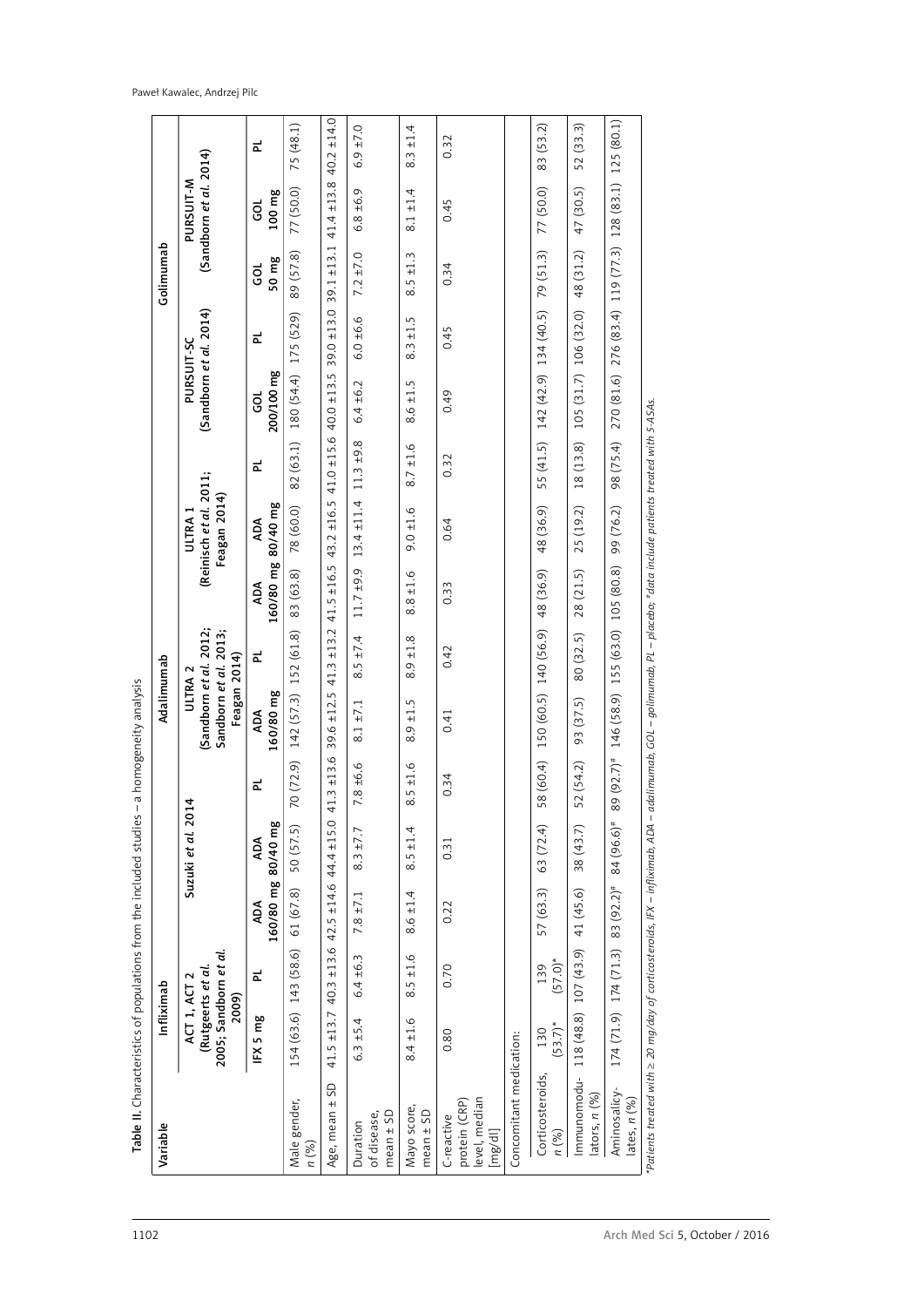|                    |  | <b>Table III.</b> Results of an adiusted indirect comparison between the efficacy of infliximab and adalimumab or inflix- |  |  |  |  |
|--------------------|--|---------------------------------------------------------------------------------------------------------------------------|--|--|--|--|
| imab and golimumab |  |                                                                                                                           |  |  |  |  |

| Variable                                                           |                                     | 6-8 weeks                           |                                                                    | 52-54 weeks                         |
|--------------------------------------------------------------------|-------------------------------------|-------------------------------------|--------------------------------------------------------------------|-------------------------------------|
|                                                                    | Clinical response<br>(RR (95% CI))  | Clinical remission<br>(RR (95% CI)) | Clinical response<br>(RR (95% CI))                                 | Clinical remission<br>(RR (95% CI)) |
| Infliximab 5 mg vs. adalimumab 160/80 mg                           |                                     |                                     |                                                                    |                                     |
| Infliximab [37], [38] vs.<br>adalimumab [31], [32],<br>$[39 - 41]$ | $1.47(1.15-1.87)$<br>$p = 0.0022$   | $2.35(0.96 - 5.81)$<br>p > 0.05     | $1.39(0.82 - 2.33)$<br>p > 0.05                                    | $1.03(0.52 - 2.04)$<br>p > 0.05     |
| Infliximab 5 mg vs. adalimumab 80/40 mg                            |                                     |                                     |                                                                    |                                     |
| Infliximab [37], [38] vs.<br>adalimumab [31], [32]                 | $1.71(1.28 - 2.28)$<br>$p = 0.0002$ | $3.27(1.25 - 8.57)$<br>$p = 0.0158$ | <b>NA</b>                                                          | NA.                                 |
| Infliximab 5 mg vs. adalimumab 40 mg                               |                                     |                                     |                                                                    |                                     |
| Infliximab [37], [38] vs.<br>adalimumab [31], [32],<br>$[39 - 41]$ | <b>NA</b>                           | <b>NA</b>                           | $1.36(0.83 - 2.22)$<br>p > 0.05                                    | $0.91(0.49 - 1.69)$<br>p > 0.05     |
| Infliximab 5 mg vs. golimumab 200/100 mg                           |                                     |                                     |                                                                    |                                     |
| Infliximab [37], [38] vs.<br>golimumab [42]                        | $1.18(0.88 - 1.59)$<br>p > 0.05     | $1.34(0.51 - 3.52)$<br>p > 0.05     | <b>NA</b>                                                          | <b>NA</b>                           |
| Infliximab 5 mg vs. golimumab 100 mg                               |                                     |                                     |                                                                    |                                     |
| Infliximab [37], [38] vs.<br>golimumab [43]                        | <b>NA</b>                           | <b>NA</b>                           | $1.44(0.87 - 2.36)$<br>p > 0.05                                    | $1.23(0.64 - 2.33)$<br>p > 0.05     |
| Infliximab 5 mg vs. golimumab 50 mg                                |                                     |                                     |                                                                    |                                     |
| Infliximab [37], [38] vs.<br>golimumab [43]                        | <b>NA</b>                           | <b>NA</b>                           | $1.52(0.92 - 2.51)$<br>$1.47(0.76 - 2.84)$<br>p > 0.05<br>p > 0.05 |                                     |



Figure 2. Forest plot of direct estimates for:  $A -$  infliximab (5 mg) vs. placebo and adalimumab (160/80 mg) vs. placebo, and indirect comparison between the treatments in the case of clinical remission after 6–8 weeks of drug administration; B – infliximab (5 mg) vs. placebo and adalimumab (160/80 mg) vs. placebo, and indirect comparison between treatments in the case of clinical remission after 52–54 weeks of drug administration; C – infliximab (5 mg) vs. placebo and golimumab (200/100 mg) vs. placebo, and indirect comparison between treatments in the case of clinical remission after 6–8 weeks of drug administration;  $D$  – infliximab (5 mg) vs. placebo and golimumab (100 mg) vs. placebo, and indirect comparison between treatments in the case of clinical remission after 52–54 weeks of drug administration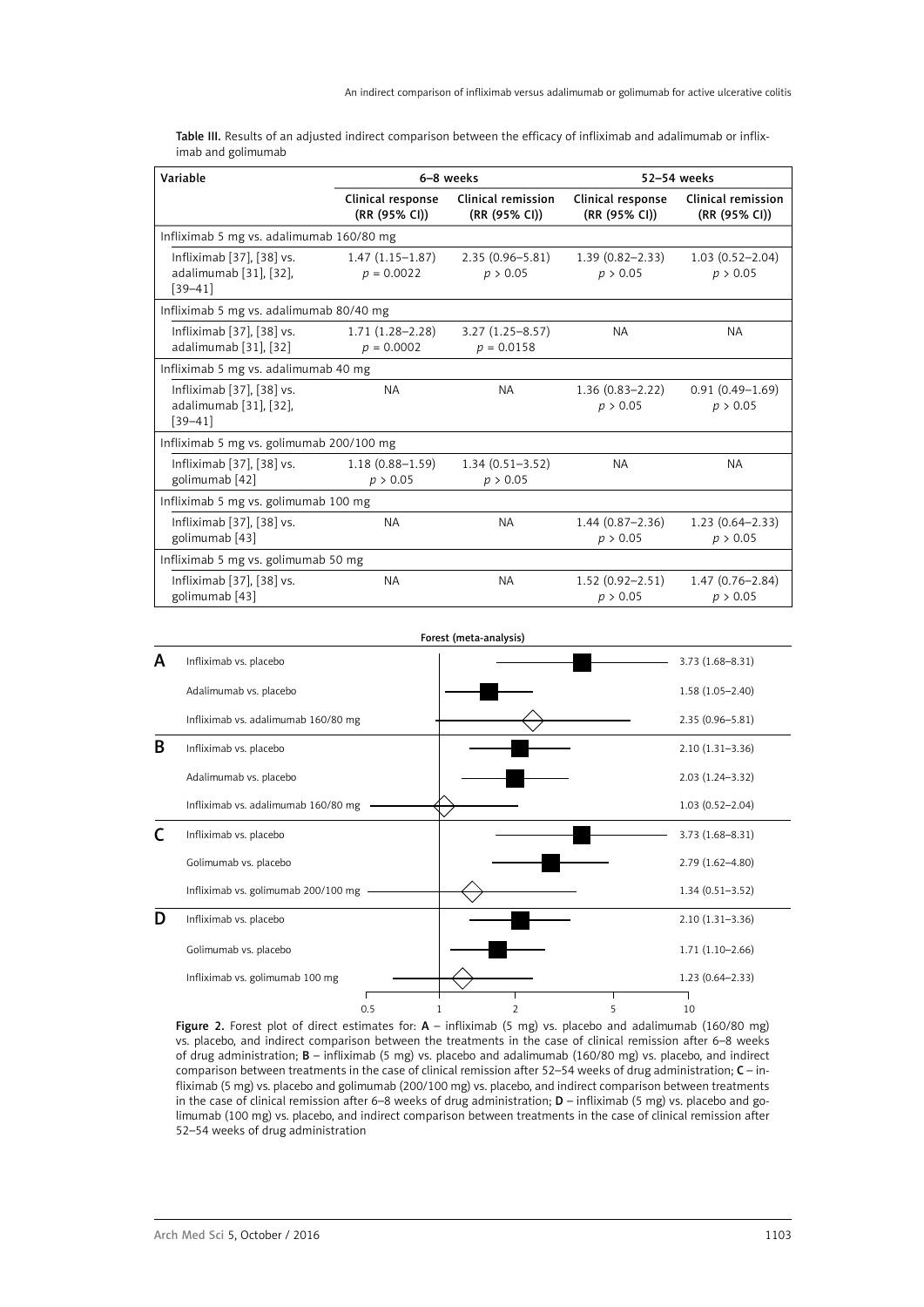|   | Forest (meta-analysis)                                  |                      |
|---|---------------------------------------------------------|----------------------|
| А | Infliximab vs. placebo                                  | $1.33(0.99 - 1.80)$  |
|   | Adalimumab vs. placebo                                  | $1.29(1.00-1.66)$    |
|   | Infliximab vs. adalimumab 160/80 mg                     | $1.04(0.70 - 1.53)$  |
| B | Infliximab vs. placebo                                  | $1.33(0.99 - 1.80)$  |
|   | Adalimumab vs. placebo                                  | $1.189(0.91 - 1.53)$ |
|   | Infliximab vs. adalimumab 80/40 mg                      | $1.13(0.76 - 1.68)$  |
|   | Infliximab vs. placebo                                  | $1.33(0.99 - 1.80)$  |
|   | Golimumab vs. placebo                                   | $1.41(1.06 - 1.86)$  |
|   | Infliximab vs. golimumab 200/100 mg                     | $0.95(0.63 - 1.43)$  |
| D | Infliximab vs. placebo                                  | 3.25 (1.09-9.69)     |
|   | Adalimumab vs. placebo                                  | $1.32(0.80 - 2.18)$  |
|   | Infliximab vs. adalimumab 160/80 mg                     | $2.46(0.74 - 8.16)$  |
| Е | Infliximab vs. placebo                                  | 3.25 (1.09-9.69)     |
|   | Adalimumab vs. placebo                                  | $0.76(0.35 - 1.64)$  |
|   | Infliximab vs. adalimumab 80/40 and 160/80 mg           | 4.28 (1.12-16.31)    |
| F | Infliximab vs. placebo                                  | 3.25 (1.09-9.69)     |
|   | Golimumab vs. placebo                                   | $1.60(1.00-2.56)$    |
|   | Infliximab vs. golimumab 50 mg                          | $2.04(0.62 - 6.69)$  |
| G | Infliximab vs. placebo                                  | 3.25 (1.09-9.69)     |
|   | Golimumab vs. placebo                                   | $1.46(0.90 - 2.37)$  |
|   | Infliximab vs. golimumab 100 mg                         | $2.22(0.67 - 7.33)$  |
|   | 0.2<br>0.5<br>$\overline{2}$<br>5<br>$\mathbf{1}$<br>10 | 100                  |

Figure 3. Forest plot of direct estimates for:  $A - \infty$  infliximab (5 mg) vs. placebo and adalimumab (160/80 mg) vs. placebo, and indirect comparison between the treatments in the case of clinical response after 6–8 weeks of drug administration; B – infliximab (5 mg) vs. placebo and adalimumab (80/40 mg) vs.placebo, and indirect comparison between the treatments in the case of clinical response after 6–8 weeks of drug administration; C – infliximab (5 mg) vs. placebo and golimumab (200/100 mg) vs. placebo, and indirect comparison between treatments in the case of clinical response after 6–8 weeks of drug administration; D – infliximab (5 mg) vs. placebo and adalimumab (160/80 mg) vs. placebo, and indirect comparison between treatments in the case of clinical response after 52–54 weeks of drug administration;  $E -$  infliximab (5 mg) vs. placebo and adalimumab (80/40) and (160/80) mg vs. placebo, and indirect comparison between treatments in the case of clinical response after 52–54 weeks of drug administration; F – infliximab (5 mg) vs. placebo and golimumab (50 mg) vs. placebo, and indirect comparison between treatments in the case of clinical response after 52–54 weeks of drug administration; G – infliximab (5 mg) vs. placebo and golimumab (100 mg) vs. placebo, and indirect comparison between treatments in the case of clinical response after 52–54 weeks of drug administration

serious adverse events were significantly more frequent than in the case of patients treated with infliximab [37, 38] (Figure 4; Table V).

#### Discussion

Ulcerative colitis is a relapsing disease that is difficult to treat, and a high percentage of patients are refractory to traditional medical management [45, 46]. As described in detail previously [3] the goal of therapy in patients with UC is the induction and maintenance of a clinical response and remis-

sion to prevent the risk of colectomy and possible complications related to this procedure, such as pouchitis, incontinence, or pelvic sepsis [47–49].

Anti-TNF- $\alpha$  monoclonal antibodies, such as golimumab, adalimumab, and infliximab, bind TNF, neutralizing its activity, and inhibit binding to TNF receptors [\[18–](#page-11-10)[20\]](#page-11-11). As described previously [3] the efficacy of infliximab and adalimumab in the therapy of patients with moderate-to-severe UC was proved in individual studies [\[29](#page-11-12)–31, 37–39, 44] as well as in the meta-analyses conducted by Law-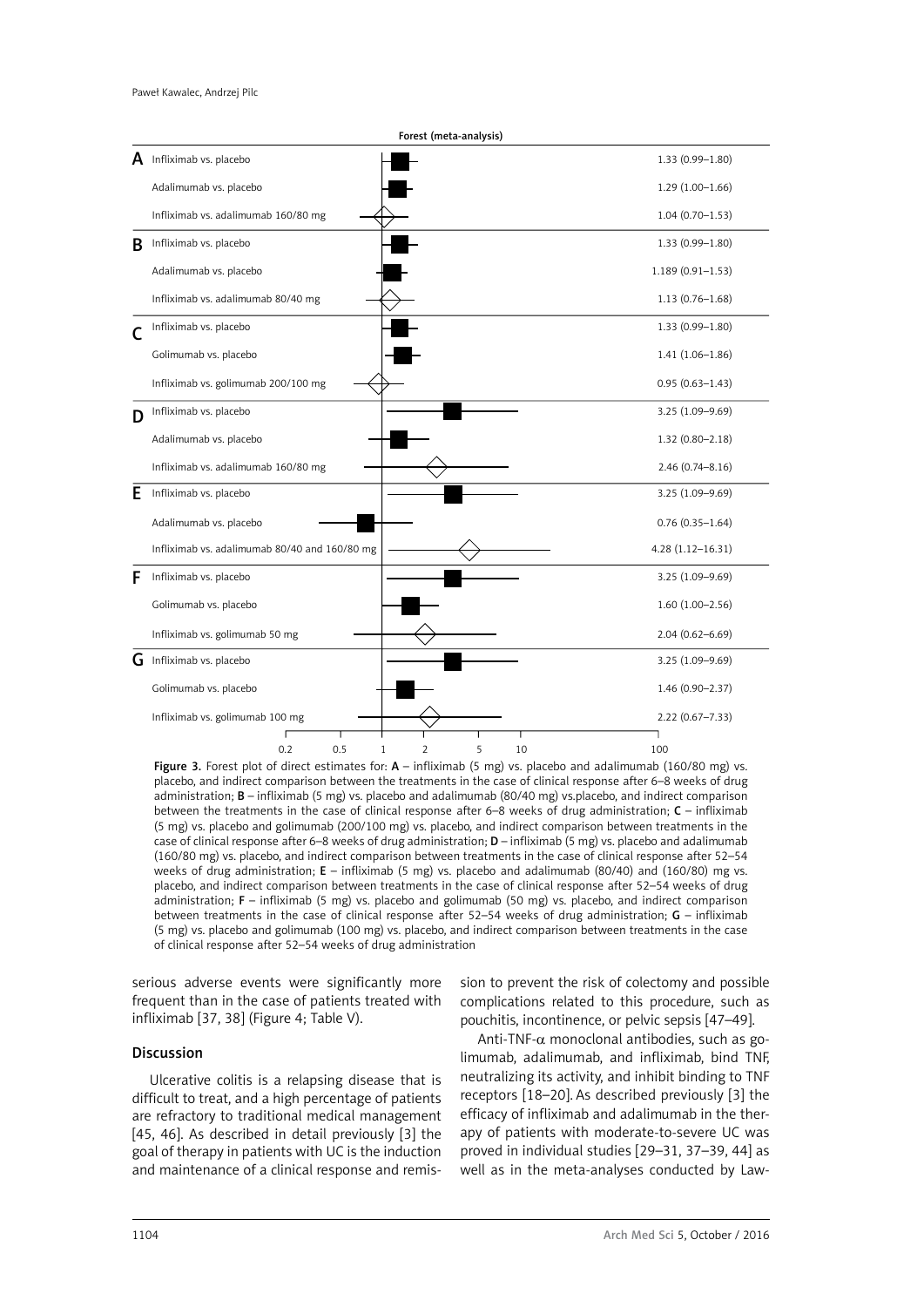| Variable                                                    | 6-8 weeks                          | 52-54 weeks                          |
|-------------------------------------------------------------|------------------------------------|--------------------------------------|
|                                                             | Clinical response<br>(RR (95% CI)) | Clinical response<br>(RR (95% CI))   |
| Infliximab 5 mg vs. adalimumab 160/80 mg                    |                                    |                                      |
| Infliximab [37], [38] vs.<br>adalimumab [31], [32], [39-41] | $1.04(0.70 - 1.53)$<br>p > 0.05    | $2.46(0.74 - 8.16)$<br>p > 0.05      |
| Infliximab 5 mg vs. adalimumab 80/40 mg                     |                                    |                                      |
| Infliximab [37], [38] vs.<br>adalimumab [31], [32]          | $1.13(0.76 - 1.68)$<br>p > 0.05    | <b>NA</b>                            |
| Infliximab 5 mg vs. adalimumab 80/40 mg and 80/160 mg       |                                    |                                      |
| Infliximab [37], [38] vs.<br>adalimumab [31], [32], [39-41] | <b>NA</b>                          | $4.28(1.12 - 16.31)$<br>$p = 0.0331$ |
| Infliximab 5 mg vs. golimumab 200/100 mg                    |                                    |                                      |
| Infliximab [37], [38] vs.<br>golimumab [42]                 | $0.95(0.63 - 1.43)$<br>p > 0.05    | <b>NA</b>                            |
| Infliximab 5 mg vs. golimumab 100 mg                        |                                    |                                      |
| Infliximab [37], [38] vs.<br>golimumab [43]                 | <b>NA</b>                          | $2.22(0.67 - 7.33)$<br>p > 0.05      |
| Infliximab 5 mg vs. golimumab 50 mg                         |                                    |                                      |
| Infliximab [37], [38] vs.<br>golimumab [43]                 | <b>NA</b>                          | $2.04(0.62 - 6.69)$<br>p > 0.05      |

Table IV. Results of an adiusted indirect comparison between the efficacy of infliximab and adalimumab or infliximab and golimumab in terms of clinical response

son *et al.* [50] and Ford *et al.* [51], and which also demonstrated the superiority of infliximab over placebo in patients with moderate-to-severe UC.

This systematic review and indirect comparison has both limitations and strengths. One of the limitations was the lack of head-to-head studies comparing different biologics, so traditional methods could not be applied for the comparison. Therefore, we used the Bucher method to compare the efficacy of biologics. The Bucher method is an indirect comparison of competing interventions adjusted according to the results of their direct comparison with a common intervention or placebo. The method can protect against some biases, and the advantage of RCTs can be at least partly preserved when an indirect comparison is used [\[21](#page-11-13)], although it is usually a worse and less credible analytic tool than a head-to-head comparison in an RCT. It should be underlined that the results of indirect comparisons are characterized by limited reliability because such a comparison is always burdened with a certain methodical error that is impossible to omit in a comparison of two different clinical trials using a common comparator [[22\]](#page-11-14). An indirect analysis, although less reliable than a direct comparison, allows one to draw conclusions about the clinical effectiveness of the analyzed therapeutic options, especially because if you manage to conduct a meta-analysis from the most homogeneous data of the identified clinical studies, it increases the number of patients taken into account and, therefore, influences the reliability of the results. The results of the indirect comparison of infliximab vs. adalimumab, and infliximab vs. golimumab, by the Bucher method had provided the most reliable data until the appearance of head-to-head studies. A direct comparison trial between the drugs will be the best way to compare the clinical effectiveness and safety of the biologic therapy, but until such studies have been performed the indirect comparison is the only available method to compare the drugs; clinical trials directly comparing the drugs are urgently needed.

As part of this study, a possibility to conduct a mixed treatment comparison (MTC) instead of an indirect comparison was also considered. The MTC is a statistical method that allows one to simultaneously compare numerous therapeutic options, taking into account the results of direct and indirect comparisons. It is used in the case of numerous alternative interventions; however, direct comparisons are only made between some of the interventions, and when the results of the indirect comparison do not allow one to reach unequivocal conclusions. Nevertheless, the use of the MTC is risky, because different studies included in a meta-analysis or systematic review are often clinically and methodically nonhomogeneous, so the results have very limited reliability [52]. Ultimately, we decided to use a more reliable method, namely, the indirect comparison according to Bucher. Moreover, an MTC (also known as network meta-analysis) comparing the efficacy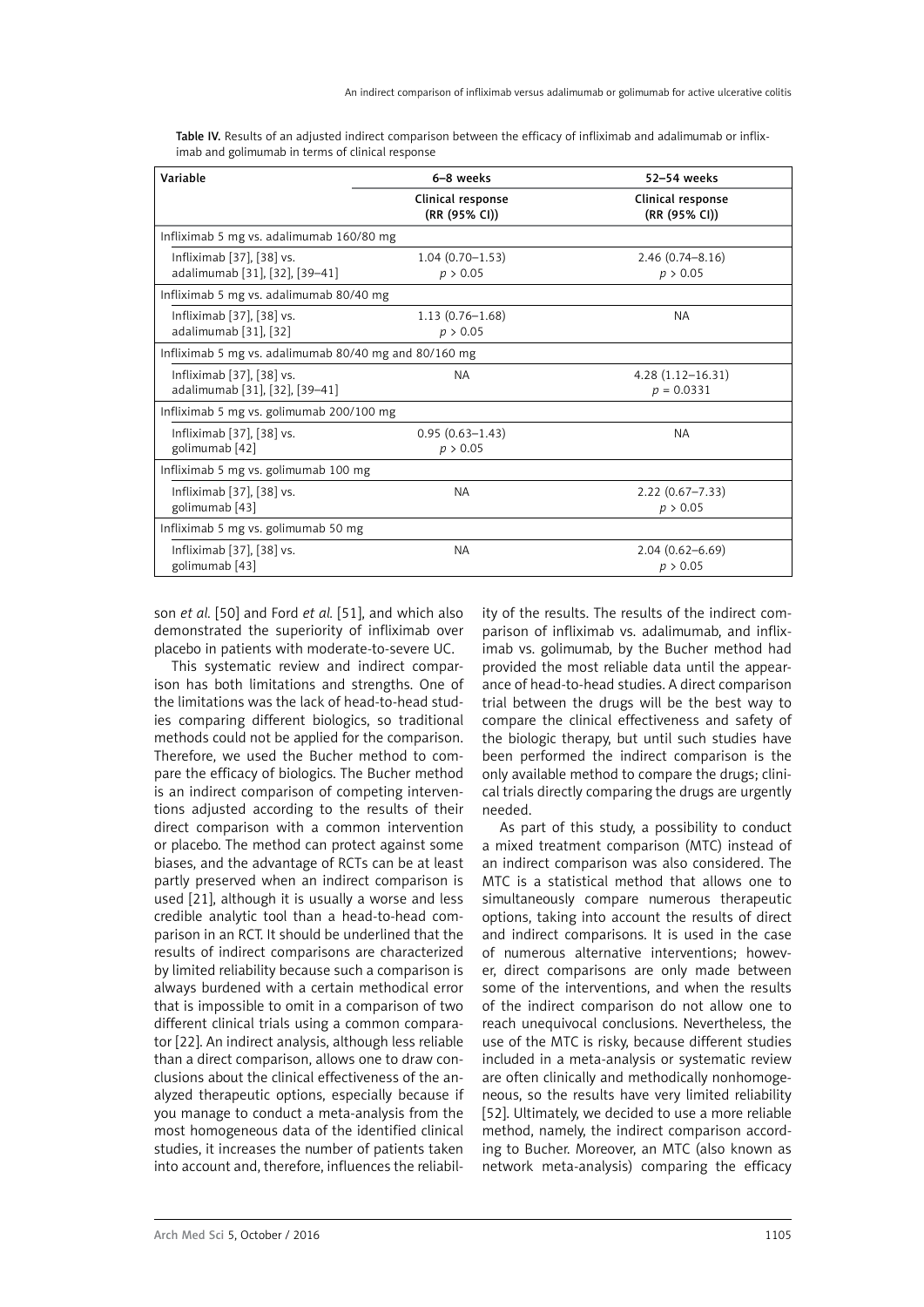

cebo, and indirect comparison between treatments in the case of serious adverse events after 52–54 weeks of drug administration; B – infliximab (5 mg) vs. placebo and golimumab (100 mg) vs. placebo, and indirect comparison between treatments in the case of serious adverse events after 52–54 weeks of drug administration

Table V. Results of an adjusted indirect comparison between t he safety profile of infliximab and adalimumab or infliximab and golimumab

| Variable                                              | 52-54 weeks                     |                                         |  |  |  |
|-------------------------------------------------------|---------------------------------|-----------------------------------------|--|--|--|
|                                                       | Adverse events<br>(RR (95% CI)) | Serious adverse events<br>(RR (95% CI)) |  |  |  |
| Infliximab 5 mg vs. adalimumab 160/80 mg              |                                 |                                         |  |  |  |
| Infliximab [37], [38] vs.<br>adalimumab [33], [39-41] | $1.04(0.94 - 1.16)$<br>p > 0.05 | $0.80(0.47-1.36)$<br>p > 0.05           |  |  |  |
| Infliximab 5 mg vs. adalimumab 80/40 mg               |                                 |                                         |  |  |  |
| Infliximab [37], [38] vs.<br>adalimumab [32]          | $0.96(0.79-1.16)$<br>p > 0.05   | $0.59(0.27-1.31)$<br>p > 0.05           |  |  |  |
| Infliximab 5 mg vs. golimumab 100 mg                  |                                 |                                         |  |  |  |
| Infliximab [37], [38] vs.<br>golimumab [43]           | $0.96(0.81 - 1.14)$<br>p > 0.05 | $0.41(0.19 - 0.87)$<br>$p = 0.0205$     |  |  |  |
| Infliximab 5 mg vs. golimumab 50 mg                   |                                 |                                         |  |  |  |
| Infliximab [37], [38] vs.<br>golimumab [43]           | $0.97(0.82 - 1.15)$<br>p > 0.05 | $0.69(0.30-1.59)$<br>p > 0.05           |  |  |  |

and harm of adalimumab, golimumab, infliximab, and vedolizumab in adult patients with moderately-to-severely active UC who were naive to biologics was performed by Danese *et al.* [53]. They obtained results similar to ours; in particular, they found that infliximab was more effective in inducing a clinical response and mucosal healing than adalimumab in the induction phase. For inducing a clinical response, the odds ratio was 2.36 (95% CI: 1.22–4.63), and for mucosal healing, it was 2.02 (95% CI: 1.13–3.59).

Calculations in the indirect comparison were based on published study results instead of individual patient data, which may generate bias. Despite the fact that populations from the included studies were quite homogeneous in their characteristics – mean age in each group, women-to-men ratio, degree of UC (Mayo score) and inflammation (C-reactive protein levels), and definitions of the inclusion criteria and selected study endpoints were similar, there were important differences that might have affected the results of the indirect comparison between infliximab and adalimumab treatments. As shown in Table II, first, patients were allowed to use concomitant medications in clinical trials, and only in the infliximab-treated population did they receive high levels of corticosteroids ( $\geq$  20 mg/day), which might have affected the results for infliximab treatment, and it may explain why infliximab seems to have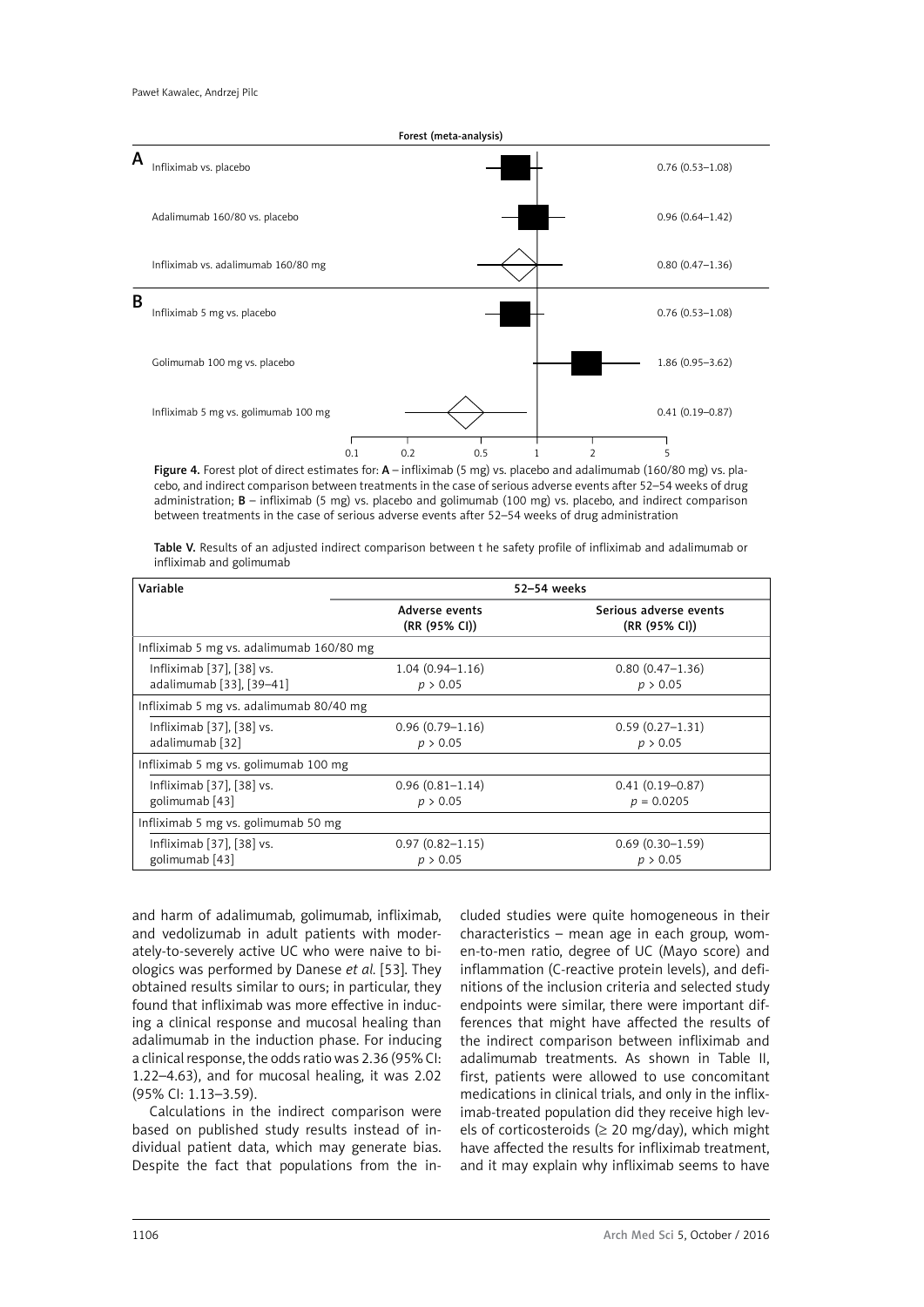better efficacy than adalimumab in the induction phase of drug administration. Second, the mean duration of disease from onset was longer in patients treated with adalimumab, and this might also have interfered with our results.

The strengths of this systematic review include strict methodology based on the methods and recommendations from the PRISMA Statement [[23](#page-11-14)] and Cochrane Handbook [[24](#page-11-16)], concerning a clear search strategy and predefined inclusion criteria for studies to be included in a systematic review and meta-analysis. Furthermore, only RCTs were taken into consideration. Data extraction and calculations were performed independently by two authors. The analysis depending on the heterogeneity of data and an appropriate statistical model was applied (fixed- or random-effects) [3]. This systematic review and indirect comparison also included data for the most important clinical outcomes in terms of the efficacy and safety of the biologic therapy and individual biologics in patients with moderately-to-severely active UC. Finally, it included a new biologic, golimumab, recently approved by the FDA [[16\]](#page-11-17) and the EMA [[17](#page-11-18)] for this particular indication.

The compared datasets included data only from randomized, double-blind, placebo-controlled and parallel RCT phase II/III studies. Results from nonrandomized or uncontrolled open-label studies were not incorporated into the dataset [1]. The population of interest included patients with moderately-to-severely active UC treated with anti-TNF- $\alpha$  agents: infliximab, adalimumab, and golimumab. A diagnosis of UC was confirmed by biopsy and was defined as a Mayo score ranging from 6 to 12 points with an endoscopy subscore of at least 2. Eligible populations of patients were adults with a biopsy-established diagnosis of moderately-to-severely active UC despite concurrent treatment with stable doses of oral corticosteroids or immunomodulators (such as azathioprine or 6-mercaptopurine), or both. Patients concurrently treated with oral corticosteroids or immunomodulators were receiving a stable dose prior to baseline. Concurrent therapy was not required for patients who failed to respond to or could not tolerate previous corticosteroid or immunomodulator treatment, as assessed by the investigator. Patients who received infliximab, adalimumab, golimumab, or any other anti-TNF therapy in the past were not eligible. The key exclusion criteria included a history of colectomy or planned bowel surgery, ongoing infections (in particular confirmed tuberculosis), or the use of any investigational agent within 30 days or five half-lives prior to baseline.

We excluded a clinical trial by Jarnerot *et al.* [54], which was one of the search results for infliximab studies. The reason was that population characteristics when the treatment was used only in patients with a positive fulminant colitis index or in those demonstrating a severe or moderately severe attack of UC not responding to corticosteroid treatment were different from those analyzed in our meta-analysis. Patients in this population [52] had strong inflammation: the median C-reactive protein value was 65 mg/l in the infliximab group and 44 mg/l in the placebo group, in comparison to 8 mg/l and 7 mg/l for the infliximab and placebo groups, respectively, in the ACT-1 and ACT-2 studies [37, 38] as well as in comparison with patients in the included studies on adalimumab or golimumab.

Despite the above limitations, this systematic review and indirect comparison enabled us to compare the effectiveness of infliximab vs. adalimumab and infliximab vs. golimumab in patients with moderately-to-severely active UC. The growing number of patients with UC imposes the need to develop new agents to effectively induce and maintain remission, improve quality of life, and prevent colectomy in this patient group.

## Conflict of interest

The authors declare no conflict of interest.

## References

- 1. Danese S, Fiocchi C. Ulcerative colitis. N Engl J Med 2011; 365: 1713-25.
- 2. Abraham C, Cho JH. Inflammatory bowel disease. N Engl J Med 2009; 361: 2066-78.
- 3. Kawalec P, Mikrut A, Łopuch S. A systematic review of the effectiveness of biological therapy for active moderate to severe ulcerative colitis: biological therapy for ulcerative colitis. J Gastroenterol Hepatol 2014; 29: 1159-70.
- 4. Molodecky NA, Soon IS, Rabi DM, et al. Increasing incidence and prevalence of the inflammatory bowel diseases with time, based on systematic review. Gastroenterology 2012; 142: 46-54.
- 5. Ordás I, Eckmann L, Talamini M, Baumgart DC, Sandborn WJ. Ulcerative colitis. Lancet 2012; 380: 1606-19.
- 6. Danese S, Sans M, Fiocchi C. Inflammatory bowel disease: the role of environmental factors. Autoimmun Rev 2004; 3: 394-400.
- 7. Molodecky NA, Gilaad GK. Environmental risk factors for inflammatory bowel disease. Gastroenterol Hepatol 2010; 6: 339-46.
- 8. Wang YF, Ou-Yang Q, Xia B, et al. Multicenter case-control study of risk factors for ulcerative colitis in China. World J Gastroenterol 2013; 19: 1827-33.
- 9. Ananthakrishnan AN. Environmental risk factors for inflammatory bowel disease. Gastroenterol Hepatol 2013; 9: 367-74.
- 10. Baumgart DC, Carding SR. Inflammatory bowel disease: cause and immunobiology. Lancet 2007; 369: 1627-40.
- 11. Prideaux L, Kamm MA, De Cruz PP, Chan FKL, Ng SC. Inflammatory bowel disease in Asia: a systematic review. J Gastroenterol Heaptol 2012; 27: 1266-80.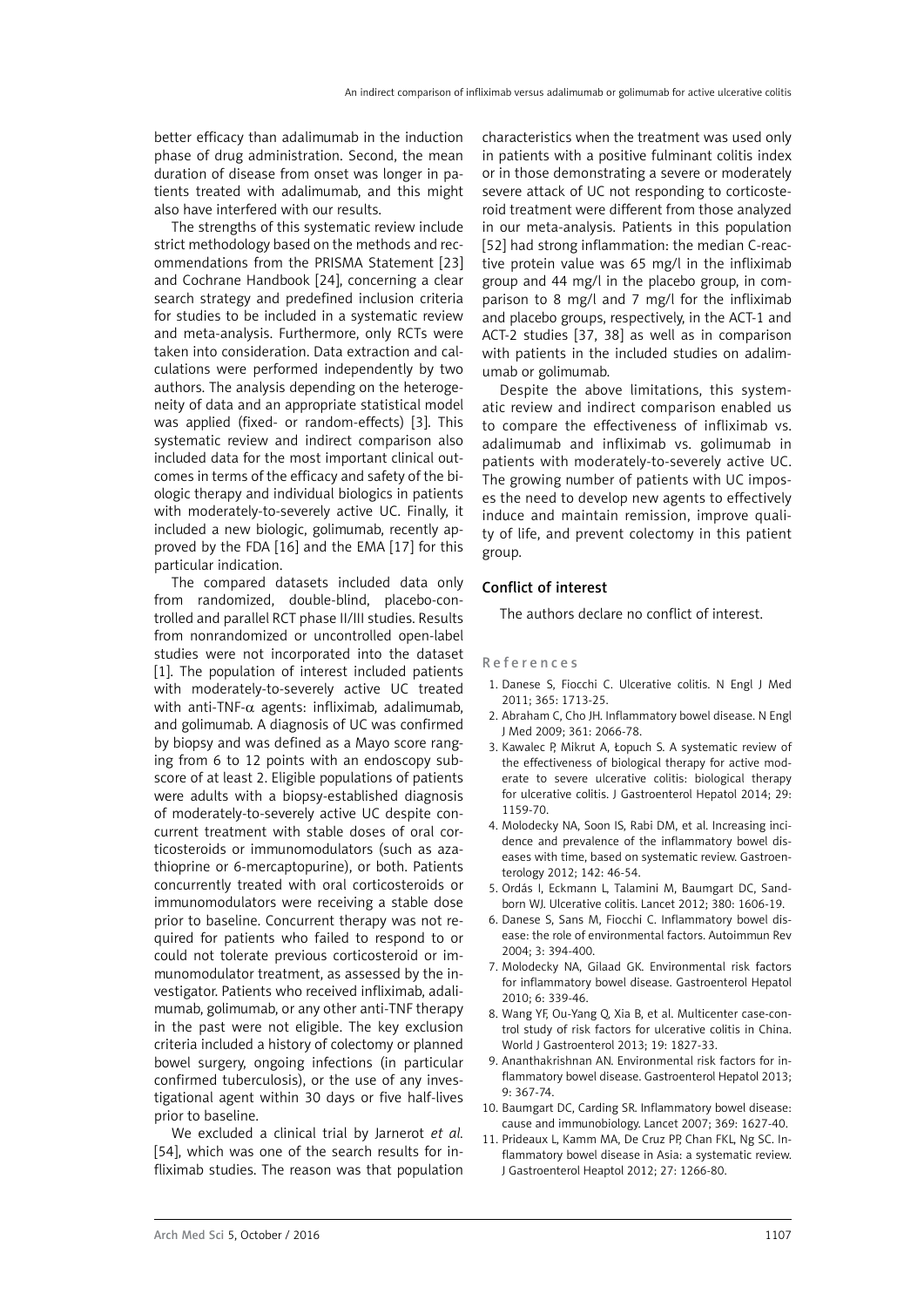- 12. Sicilia B, Arribas F, Nerín J, López Miguel C, Vincente R, Gomollón. Risk factors for ulcerative colitis: a population-based, case-control study in Spain. J Crohns Colitis 2008; 2: 158-61.
- 13. Travis SPL, Stange EF, Lémann M, et al. European evidence-based Consensus on the management of ulcerative colitis: current management. J Crohns Colitis 2008;  $7.74-67$
- 14. Mowat C, Cole A, Windsor A, et al. Guidelines for the management of inflammatory bowel disease in adults. Gut 2010; 60: 571-607.
- 15. Kornbluth A, Sachar DB, The Practice Parameters Committee of the American College of Gastroeneterology. Ulcerative colitis practice guidelines in adults: American College of Gastroeneterology, Practice Parameters Committee. Am J Gastroenterol 2010; 105: 501-23.
- <span id="page-11-17"></span>16. US Food and Drug Administration. 2013. Available from URL:<http://www.fda.gov/>.
- <span id="page-11-18"></span>17. European Medicine Agency. 2013. Available from URL: <http://www.ema.europa.eu/>.
- <span id="page-11-10"></span>18. Scallon BJ, Arevalo Moore M, Trinh H, Knight DM, Ghrayeb J. Chimeric anti-TNF-alpha monoclonal anti-body cA2 binds recombinant transmembrane TNF-alpha and activates immune effector functions. Cytokine 1995; 7: 251-9.
- 19. Tracey D, Klareskog L, Sasso EH, Salfeld JG, Tak PP. Tumor necrosis factor antagonist mechanisms of action: a comprehensive review. Pharmacol Ther 2008; 117: 244-79.
- <span id="page-11-11"></span>20. Chan AC, Carter PJ. Therapeutic antibodies for autoimmunity and inflammation. Nat Rev 2010; 10: 301-16.
- <span id="page-11-13"></span>21. Bucher HC, Guyatt GH, Griffith LE, Walter SD. The results of direct and indirect treatment comparisons in meta-analysis of randomized controlled trials. J Clin Epidemiol 1997; 50: 683-91.
- <span id="page-11-14"></span>22. Kawalec P, Mikrut A, Wiśniewska N, Pilc A. Tumor necrosis factor-alpha antibodies (infliximab, adalimumab and certolizumab) in Crohn's disease: systematic review and meta-analysis. Arch Med Sci 2013; 9: 765-79.
- 23. Moher D, Liberati A, Tetzlaff J, Altman DG, PRISMA Group. Preferred Reporting Items for Systematic Reviews and Meta-Analyses: The PRISMA Statement. PLoS Med 2009; 6: e1000097.
- <span id="page-11-16"></span>24. Higgins JP, Green S. Cochrane handbook for systematic reviews of interventions. Cochrane Collaboration and John Wiley 2008.
- 25. Gornet JM, Couve S, Hassani Z. Infliximab for refractory ulcerative colitis or indeterminate colitis: an open-label multicentre study. Aliment Pharmacol Ther 2003; 18: 175-81.
- 26. Reinisch W, Sandborn WJ, Rutgeerts P, et al. Long-term infliximab maintenance therapy for ulcerative colitis: the ACT-1 and -2 extension studies. Inflamm Bowel Dis 2012; 18: 201-11.
- 27. Gustavsson A, Järnerot G, Hertervig E, et al. Clinical trial: colectomy after rescue therapy in ulcerative colitis – 3-year follow-up of the Swedish-Danish controlled infliximab study. Aliment Pharmacol Ther 2010; 32: 984-9.
- 28. Feagan BG, Reinisch W, Rutgeerts P, et al. The effects of infliximab therapy on health-related quality of life in ulcerative colitis patients. Am J Gastroenterol 2007; 102: 794-802.
- <span id="page-11-12"></span>29. Järnerot G, Hertervig E, Friis-Liby I, et al. Infliximab as rescue therapy in severe to moderately severe ulcerative colitis: a randomized, placebo-controlled study. Gastroenterology 2005; 128: 1805-11.
- 30. Probert CS, Hearing SD, Schreiber S, et al. Infliximab in moderately severe glucocorticoid resistant ulcerative colitis: a randomised controlled trial. Gut 2003; 52: 998-1002.
- <span id="page-11-8"></span>31. Reinisch W, Sandborn WJ, Hommes DW, et al. Adalimumab for induction of clinical remission in moderately to severely active ulcerative colitis: results of a randomised controlled trial. Gut 2011; 60: 780-7.
- <span id="page-11-1"></span>32. Suzuki Y, Motoya S, Hanai H, et al. Efficacy and safety of adalimumab in Japanese patients with moderately to severely active ulcerative colitis. J Gastroenterol 2014; 49: 283-94.
- <span id="page-11-15"></span>33. Jadad AR, Moore RA, Carroll D, et al. Assessing the quality of reports of randomized clinical trials: is blinding necessary? Control Clin Trials 1996; 17: 1-12.
- 34. Summary of Product Characteristics. Infliximab. Available from URL: http://www.ema.europa.eu/docs/en\_ GB/document\_library/EPAR - Product\_Information/ human/000240/WC500050888.pdf
- 35. Summary of Product Characteristics. Adalimumab. Available from URL: http://www.ema.europa.eu/docs/ en GB/document\_library/EPAR - Product\_Information/human/000481/WC500050870.pdf
- 36. Summary of Product Characteristics. Golimumab. Available from URL: http://www.ema.europa.eu/docs/en\_ GB/document\_library/EPAR - Product\_Information/ human/000992/WC500052368.pdf
- <span id="page-11-0"></span>37. Rutgeerts P, Sandborn WJ, Feagan BG, et al. Infliximab for induction and maintenance therapy for ulcerative colitis. N Engl J Med 2005; 353: 2462-76.
- <span id="page-11-7"></span>38. Sandborn WJ, Rutgeerts P, Feagan BG, et al. Colectomy rate comparison after treatment of ulcerative colitis with placebo or infliximab. Gastroenterology 2009; 137: 1250-60.
- <span id="page-11-2"></span>39. Sandborn WJ, van Assche G, Reinisch W, et al. Adalimumab induces and maintains clinical remission in patients with moderate-to-severe ulcerative colitis. Gastroenterology 2012; 142: 257-65.
- <span id="page-11-3"></span>40. Sandborn WJ, Colombel JF, D'Haens G, et al. One-year maintenance outcomes among patients with moderately-to-severely active ulcerative colitis who responded to induction therapy with adalimumab: subgroup analyses from ULTRA 2. Aliment Pharmacol Therap 2013; 37: 204-13.
- <span id="page-11-4"></span>41. Feagan BG, Sandborn WJ, Lazar A, et al. Adalimumab therapy is associated with reduced risk of hospitalization in patients with ulcerative colitis. Gastroenterology 2014; 146: 110-8.
- <span id="page-11-9"></span><span id="page-11-5"></span>42. Sandborn WJ, Feagan BG, Marano C, et al. Subcutaneous golimumab induces clinical response and remission in patients with moderate-to-severe ulcerative colitis. Gastroenterology 2014; 146: 85-95.
- <span id="page-11-6"></span>43. Sandborn WJ, Feagan BG, Marano C, et al. Subcutaneous golimumab maintains clinical response in patients with moderate-to-severe ulcerative colitis. Gastroenterology 2014; 146: 96-109.
- 44. A study of adalimumab in Japanese subjects with moderately to severely active ulcerative colitis. NCT00853099. Available from URL: https://clinicaltrials.gov/ct2/show/ results/NCT00853099?term=NCT00853099&rank=1& sect=Xh430156#outcome11.
- 45. Ordás I, Eckmann L, Talamini M, Baumgart DC, Sandborn WJ. Ulcerative colitis. Lancet 2012; 380: 1606-19.
- 46. Assadsangabi A, Lobo AJ. Diagnosing and managing inflammatory bowel disease. Practitioner 2013; 257: 13-8, 2.
- 47. Warner BW. Short- and long-term complications of colectomy. J Ped Gastroenterol Nutr 2009; 48 (Suppl. 2): 72-4.